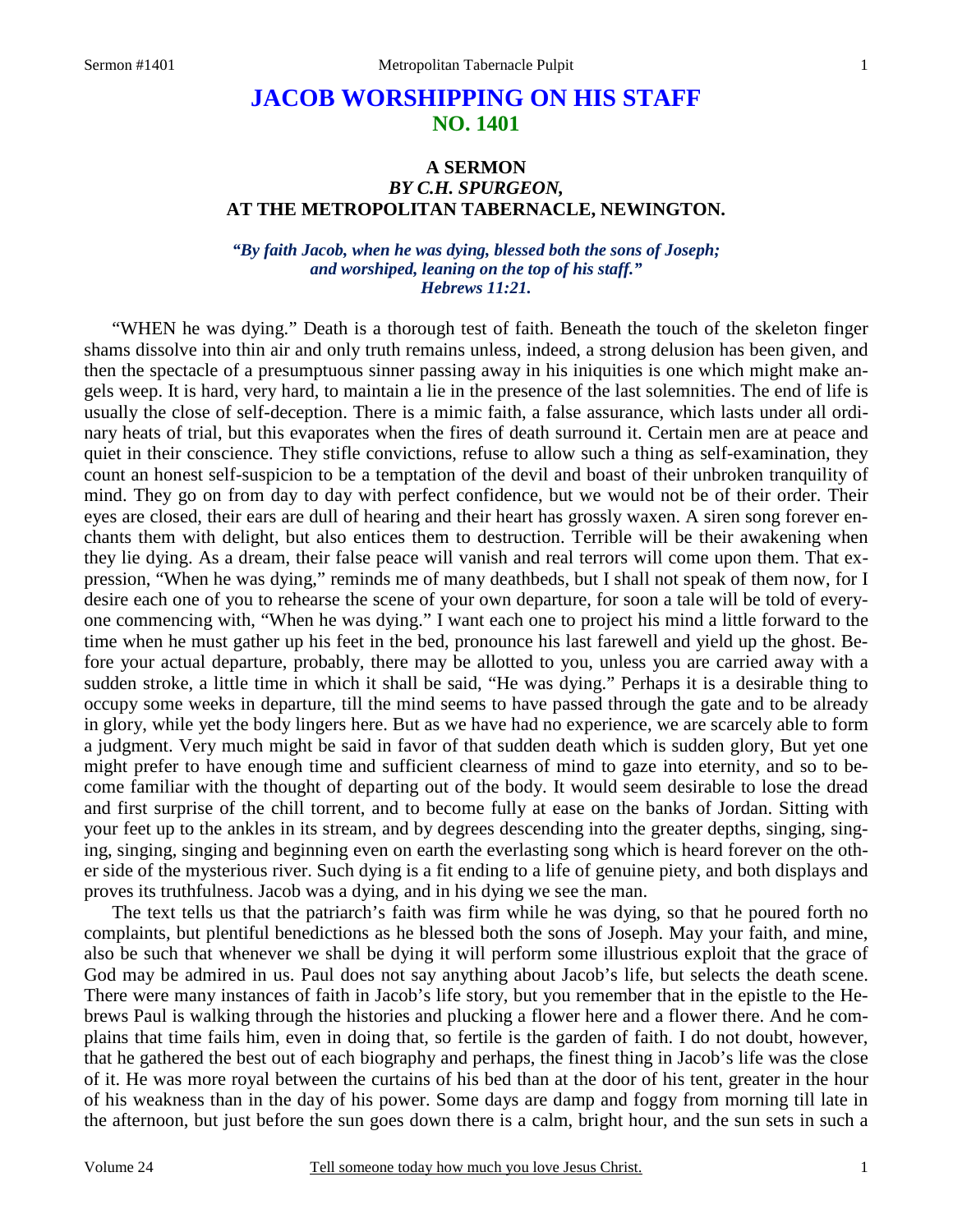glory that you forget the gloom of the day. Although all the former part of the day was commonplace enough, yet the closing hour is at times so gorgeous in splendor that you recollect the day for its sunset, and mark it down in your diary as a memorable date. Jacob's death has certainly so much of glorious faith in it that the apostle did well to select it for special record.

The old man of one hundred and forty-seven might have been willing to depart through infirmities of age, but yet he had much to keep him below and make him wish to live as long as possible. After a very troublous life he had enjoyed seventeen years of remarkable comfort, so much so, that had it been ourselves, we should probably have begun to strike our roots into the soil of Goshen and dread the bare thought of removal. Yet there sits the venerable patriarch with his hand on his staff, ready to go, seeking no delay, but rather waiting for the salvation of God. After all his tossing to and fro, when he had been so long a pilgrim, it must have been a pleasant thing for him to have settled down in a fat land with his sons and grandsons, and great-grandsons all around him, all comfortably provided for, with Joseph at the head of the whole country—prime minister of Egypt—reflecting honor upon his old father and taking care that none of the family needed anything. The last course of Jacob's feast of life was by far the sweetest, and the old man might have loathed retiring from so dainty a table. The children of Israel were a sort of foreign aristocracy in the land and against them a dog would not dare to move its tongue lest the renowned Joseph should put forth his hand. Those seventeen years must have been bright and full of rest for the old man. But sense has not killed his faith. Luxury has not destroyed his spirituality. His heart is still in the tents where he had dwelt as a sojourner with God. You can see that not even one single rootlet of his soul has taken hold upon Egypt. His first anxiety is to take care that not even his bones shall lie in Goshen, but that his body shall be taken out of the country as a reminder to his family that they are not Egyptians and cannot be made into subjects of Pharaoh, and that Canaan is their possession to which they must go. By his dying charge to bury him in Machpelah, he practically teaches his descendants that they must set loose of all the good land which they possessed in Goshen, for their inheritance did not lie on the banks of the Nile, but on the other side of the desert in Canaan, and they must be on tiptoe to journey there. The blessing which he gave to the sons of Joseph was but an utterance of his firm faith in the covenant which gave the land to him and to his seed. It was confirmed by that faith of his which let go the present and grasped the future, renounced the temporal and seized the eternal, refusing the treasures of Egypt and clinging to the covenant of God.

Three things are brought before us by the text. The first is *the blessing.* The second is *the worshipping,* and the third is *the attitude,* for he "worshipped, leaning upon the top of his staff," which must be significant, or else it would not have been recorded.

**I.** First, then, HIS BLESSING. He blessed the two sons of Joseph. Will you have patience with me while I try to show that his blessing the sons of Joseph was an act of faith? Because, first, *only by faith could the old man really give a blessing to anyone.* Look at him. He is too feeble to leave his bed. When he sits up supported by pillows, at what is called the bed-head, he calls for his trusty staff that he may lean upon it while he raises himself up a little, to be in a position to stretch out his hands and to use his voice. He has no strength and his eyes are dim, so that he cannot see which is Ephraim and which is Manasseh. He is failing in most of his faculties, every way you can see that he is a worn-out old man who can do nothing for the children whom he loves. If he is able to bestow a blessing, it cannot be by the power of nature. And yet he can and does bless them, and therefore we feel sure that there must be an inner man within that feeble old Jacob. There must be a spiritual Israel hidden away in him, an Israel who, by prevailing with God as a prince, has obtained a blessing and is able to dispense it to others. And so there is—and at half a glance we see it. He rises to the dignity of a king, a prophet and a priest when he begins to pronounce a blessing upon his two grandchildren. He believed God. He believed that God spoke by him and he believed that God would justify every word that he was uttering. He believed in the God that hears prayer. His benediction was a prayer and as he pronounced blessings upon his grandsons he felt that every word he was speaking was a petition which the Lord was answering. They were blessed and they should be blessed, and he discerned it by faith. Thus we see he was manifesting his faith in offering believing prayer and in uttering a confident benediction. Dear friends, whether we live, or whether we die, let us have faith in God. Whenever we preach or teach the gospel, let us have faith,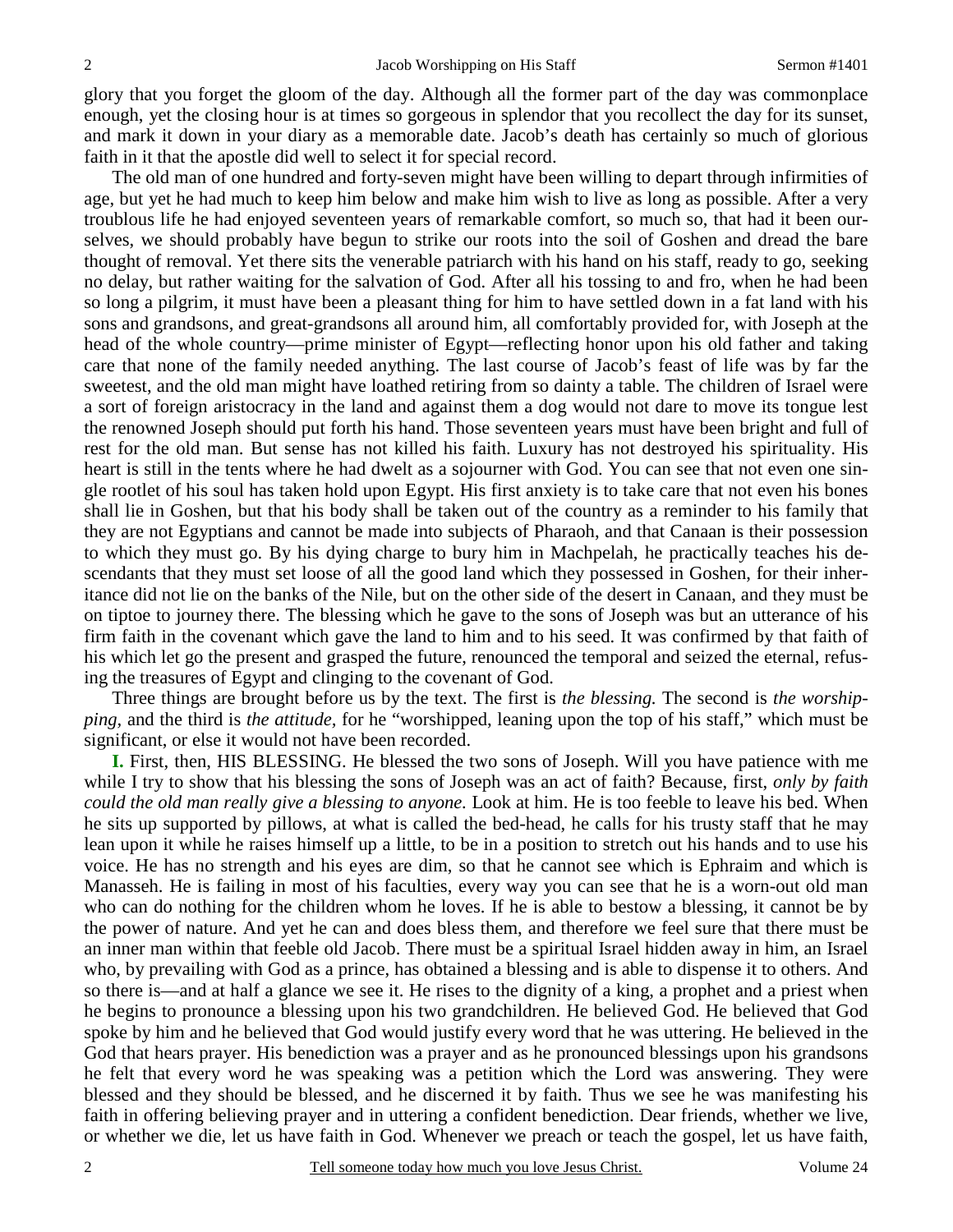for without faith we shall labor in vain. Whenever you distribute religious books or visit the sick, do so in faith, for faith is the lifeblood of all our service. If only by faith can a dying Jacob bless his descendants, so only by faith can we, bless the sons of men. Have faith in God and the instruction which you give shall really edify, the prayers you offer shall bring down showers of mercy, and your endeavors for your sons and daughters shall be prospered. God will bless what is done in faith. But if we believe not, our work will not be established. Faith is the backbone and marrow of the Christian's power to do good. We are weak as water till we enter into union with God by faith, and then we are omnipotent. We can do nothing for our fellow men by way of promoting their spiritual and eternal interests if we walk according to the sight of our eyes. But when we get into the power of God and grasp His promise by a daring confidence, then it is that we obtain the power to bless.

You will notice, also, that *not only the power to bless came to him by faith, but the blessings which he allotted to his grandsons were his upon the same tenure.* His legacies were all blessings which he possessed only by faith. He gave to Ephraim and Manasseh a portion each, but where and what? Did he fetch out a bag from an iron safe and say, "Here, young men, I give you the same portion of ready money as I give my sons"? No, there does not seem to have been a solitary shekel in the case. Did he call for the map of the family estates and say, "I give over to you, my boys, my freehold lands in such-and-such parish and my farms in such-and-such a manor"? No, no, he gave them no portion in Goshen, but each had a lot in Canaan.

Did that belong to him? Yes, in one sense, but not in another. God had promised it to him, but he had not yet a foot of land in it. The Canaanites were swarming in the land. They were dwelling in cities walled up to heaven and held the country by the right of possession, which is nine points of the law. But the good old man talks about Canaan as if it were all his own, and he foresees the tribes growing into nations as much as if they were already in actual possession of the country. He had, as a matter of fact, neither house nor ground in Palestine and yet he counts it all his own, since a faithful God had promised it to his fathers. God had said to Abraham, "Lift up, now, your eyes and behold to the east and to the west, to the north and to the south. All this will I give you." And Jacob realizes that gift of God as being a charter and title-deed of possession, and he acts upon it while he says, "This is for Ephraim. This is for Manasseh." The sneering infidel standing by would have said, "Hear how the old man dotes and rambles, giving away what he has not!" Faith is the substance of things hoped for and she deals seriously and in a business manner with that which she makes real to herself. Blind reason may ridicule, but Faith is justified of all her children.

Beloved, in this manner believers bless the sons of men, namely, by faith. We pray for them and we tell them of good things yet to come, not to be seen of the eye, or to be perceived by the senses, but inconceivably good—things laid up by God for them that love Him, which shall be the portion of our children and our friends if they believe in the living God. By faith we believe in things not as yet seen. We confess that, like Abraham, Isaac and Jacob, we are strangers here and we are journeying towards a place of which God has spoken of to us—"A city which has foundations, whose builder and maker is God." We have learned to talk about the crown which the Lord has laid up for us and not for us only, but for all them that love His appearing. And we delight to tell others how to win this crown. We point them to the narrow gate and to the narrow way, neither of which they can see, and to the end of that narrow road, even to the hilltops crowned with the Celestial City where the pilgrims of the Lord shall dwell forever and enjoy an eternal reward. Faith is needed to enable us to point men to the invisible and eternal. And if we cannot do this, how can we bless them? We must believe for those we love and have hope for them, thus shall we have power with God for them and shall bless them. Oh, you worldly fathers, you may give your sons what heritage you can and divide among your daughters what wealth you please, but as for us, our longing is to see our children and our children's children blessed with the riches which come from above. If they win a share in the land on the other side of Jordan, as yet unseen, and have a portion now in Christ Jesus, we shall be glad—infinitely gladder than if they were the richest among mankind. Our legacies to our sons are the blessings of grace and our dowries to our daughters are the promises of the Lord.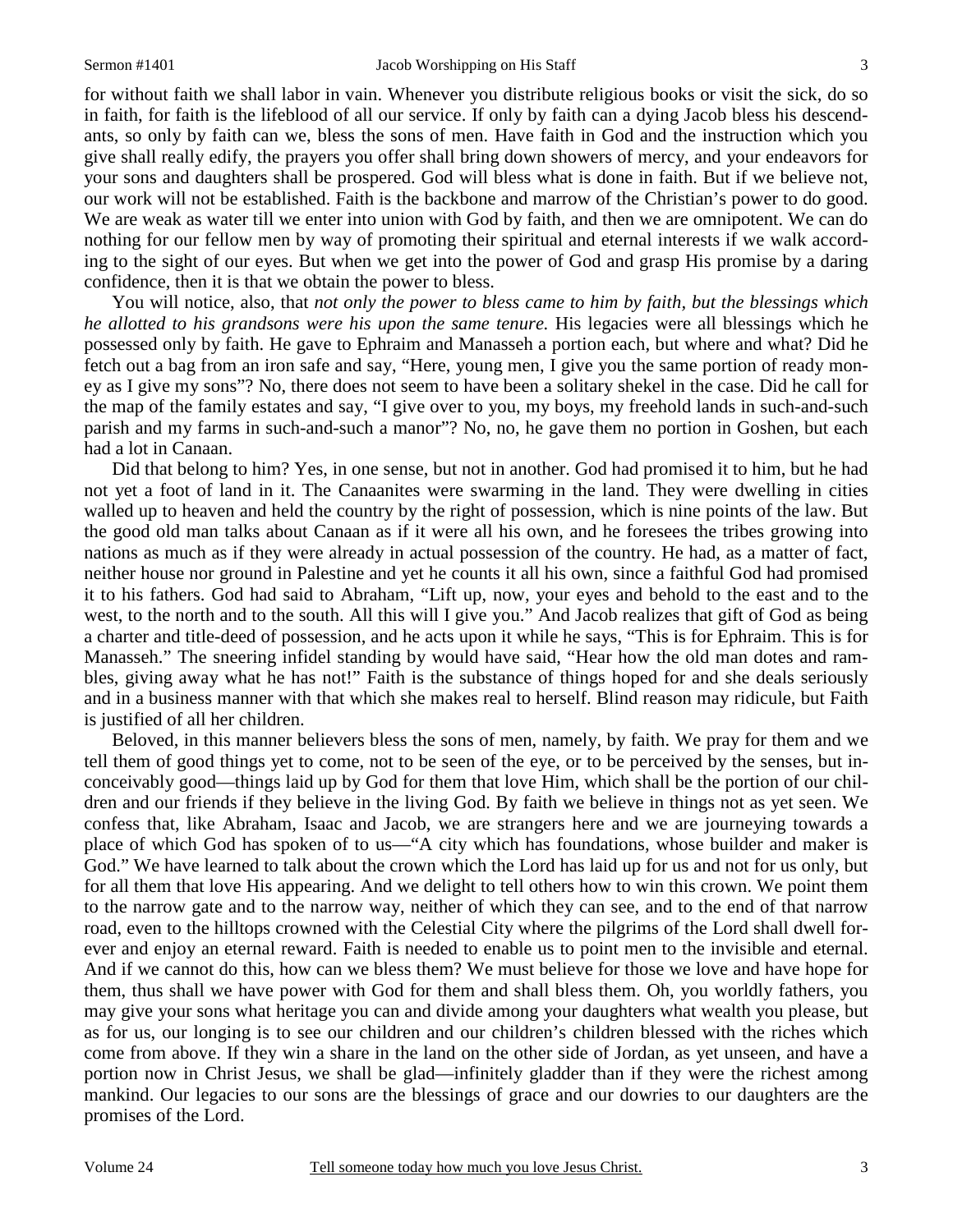It is well worthy of our notice that *the venerable patriarch Jacob, in his benediction, particularly mentioned the covenant.* His faith, like the faith of most of God's people, made the covenant its pavilion of delightful abode, its tower of defense and its armory for war. No sweeter word was on his tongue than the covenant and no richer consolation sustained his heart. He said to Joseph, "God Almighty appeared to me at Luz in the land of Canaan and blessed me, and said unto me, 'Behold I will make you fruitful and multiply you.'" His confidence rested in the promise of the Lord and in the divine fidelity. That was the fountain truth from which he drew the inspiration which led him to bless his grandchildren. And, also, notice how he dwells upon the name of his father Abraham and of his father Isaac, with whom the covenant had been established. The memories of covenant love are precious and every confirmatory token is treasured up and dwelt upon. Dying men do not talk nonsense. They get to something solid, and the everlasting covenant made with their fathers and confirmed in their own persons, has been one of the grand things about which dying saints have been known to deliver their souls. Remember how David said, "Although my house is not so with God, yet has He made with me an everlasting covenant, ordered in all things and sure." While we are sitting here we can talk about the matter coolly. But when death dew lies cold upon our brow, the pulse is failing and the throat is gradually choking up, it will be blessed to fix our eyes upon the faithful promiser and to feel calm within our soul which even death pangs cannot disturb. We can then exclaim, "I know whom I have believed, and I am persuaded that He is able to keep that which I have committed to Him until that day." My dear hearers, if you have no faith you cannot plead the covenant, and certainly if you cannot plead it for yourselves you cannot urge it with God for a blessing upon your sons and your grandsons. It was by faith in the covenant that the venerable Jacob blessed the two sons of Joseph, and without it we can bless no one, for we are not blessed ourselves. Faith is the priest which proclaims the blessing without fear.

> *"We pronounce our benediction O'er our son's beloved head, For the promise is no fiction, God will do what He has said.*

*"Covenant love and covenant blessing, Cause our happy lips to bless; For by faith each gift possessing, Our glad hearts can do no less.* 

I want to call your attention to one point which I think extraordinarily illustrates the faith of Jacob. In distributing to these two grandchildren his blessings as to the future, he takes them right away from Joseph and says, "As Simeon and Reuben, shall they be mine." Do you know who those two young gentlemen were? Think awhile and you will see that they were very different in rank, station, parentage and prospects from any of the sons of Jacob. Jacob's sons had been brought up as laboring men, without knowledge of polite society or learned arts. They were country men, mere Bedouins, wandering shepherds and nothing else. But these two young gentlemen were descended from a princess and had, no doubt, been liberally educated. Pharaoh had given to Joseph a daughter of Potipherah, priest of On, and the priests of Egypt were the highest class of all—the nobility of the land. Joseph himself was prime minister and these were partakers of his lofty rank. The sons of Reuben and Simeon were nobodies in the polite circles of Egypt—very good, decent people, farmers and grazers, but not at all of the high class of the Right Honorable Lord Manasseh and the Honorable Ephraim. Indeed, every shepherd was an abomination to the Egyptians and therefore inadmissible to Egypt's nobility. But Manasseh and Ephraim were of a superior caste and gentlemen of position and fortune. But *Jacob showed his faith by ignoring worldly advantages for his grandsons.* He says to Joseph, "They are not to be yours. I do not know them as Egyptians, I forget all about their mother's rank and family. The boys have attractive prospects before them. They can be made priests of the idol temple and rise to high dignity among the Egyptians. But all that glitter we reject for them and in token thereof I adopt them as my own sons. They are mine, as Simeon and Reuben they shall be mine. For all the gold of Egypt you would not have one of them serve an idol, for I know that you are true to your father's God and your father's faith." And so He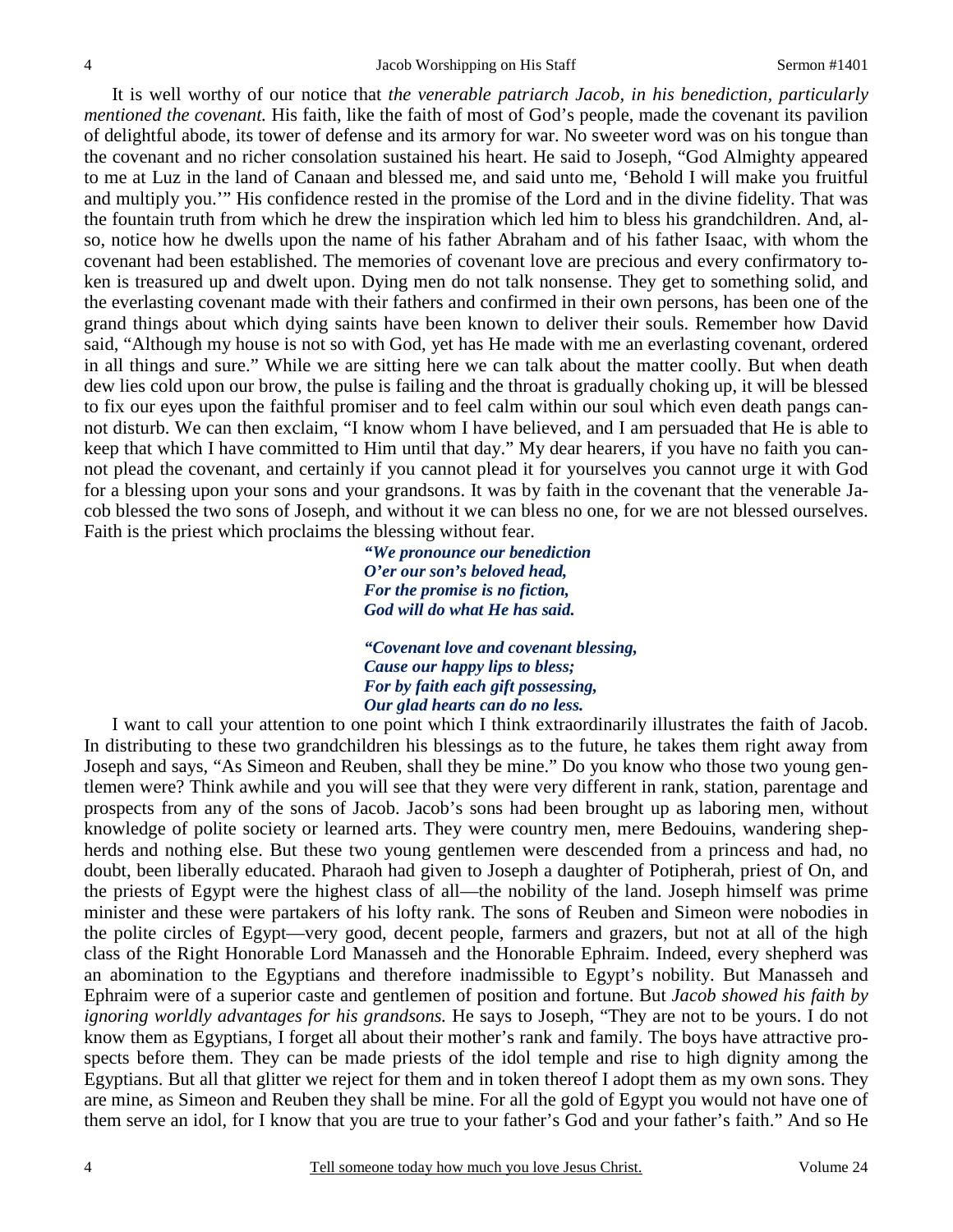takes the boys right away you see, from all their brilliant opportunities and bestows upon them that which, to the carnal mind, appears to be an estate in dreamland, a chateau in Spain, something intangible and unmarketable. This was a deed of faith and blessed are they who can imitate it, choosing rather the reproach of Christ for their sons than all the treasures of Egypt. The joy of it is that these lads accepted the exchange and let the golden possessions of Egypt go, like Moses after them. May our heirs and successors be of the same mind and may the Lord say of them, "Out of Egypt have I called My Son." And again, "When Ephraim was a child then I loved him and called My Son out of Egypt." This is how faith leads believers to bless their children. We are of the same mind as Jacob in this matter. We would sooner bury our little ones than that they should live to become among the richest and most famous of men, and yet not know or serve their father's God. Better that we laid them quietly in such ground as our Christian brethren permit us to use as a sepulcher for our unbaptized babes. Better that they were safely housed at God's right hand than that they should grow up to plunge into dissipation or to follow false doctrine and perish out of Christ. Yes, yes, the good old man was content that his family should be as poor as he was in Canaan, so long as they might have a possession in the land of promise.

Do you not see, then, how by faith Jacob blessed the two sons of Joseph, putting aside their temporal prospects and bestowing upon them the blessing which belongs to the children of the promise?

We have not done yet, for we notice that *Jacob showed his faith by blessing Joseph's sons in God's order.* He placed Ephraim before Manasseh. It was not according to the rule of nature, but he felt the impulse upon him and his faith would not resist the divine guidance. Blind as he was, he would not yield to the dictation of his son, but crossed his hands to obey the divine monition. Faith resolves to do the right thing in the right way. Some persons' faith leads them to do the right thing the wrong way, but mature faith follows the order which God prescribes. If God will have Ephraim first, faith does not quarrel with His decree. We may wish to see a favorite child blessed more than another, but nature must forego her choice, for the Lord must do what seems good to Him. Faith prefers grace to talent and piety to cleverness. She lays her right hand where God lays it and not where beauty of person or quickness of intellect would suggest. Our best child is that which God calls best. Faith corrects reason and accepts the divine verdict.

Notice that *he manifested his faith by his distinct reference to redemption.* He alone who has faith will pray for the redemption of his children, especially when they exhibit no signs of being in bondage but are hopeful and amiable. The good old man prayed, "The Angel which redeemed me from all evil, bless the lads." Let your faith bring down upon your children a share in redemption's blessings, for they need to be redeemed even as others. If they are washed in the blood of Jesus, if they are reconciled to God by the blood of His Son, if they have access to God by the blood of atonement, you may die well satisfied. For what is to harm them when once the angel that redeemed you has also redeemed them? From sin, from Satan, from death, from hell, from self—"from all evil" does our Redeemer set us free, and this is the greatest of all benedictions which we can pronounce upon our dearest children. Beloved hearers, thus would I pray for you—may the redeeming angel deliver *you* from all evil.

*Jacob showed his faith by his assurance that God would be present with his seed.* How cheering is the old man's dying expression, made not only to his boys, but concerning all his family. He said, "Now I die, but God will be with you." It is very different from the complaints of certain good old ministers when they are dying. They seem to say, "When I die, the light of Israel will be quenched. I shall die and the people will desert the truth. When I am gone, the standard-bearer will have fallen and the watchman on the walls will be dead." Many, in dying, are afraid for the chariot of Israel and the horsemen thereof and sometimes, we who are in good health talk very much in the same fashion as though we were wonderfully essential to the progress of God's cause. I have known some of our church members speak in that manner and inquire—"What should we do if Mr. So-and-so were dead. If our pastor were gone, what would the church do?" I will tell you what you will do without us. I will put the case as though I was myself to die—"Now I die, but God will be with you." Whoever passes away, the Lord will abide with His people and the church will be secure. The grand old cause does not depend on one or two of us. God forbid! The truth was mighty in the land before the best man living was born, and when he is carried with funeral procession, sad and slow, to his resting place, the truth will not be buried with him, but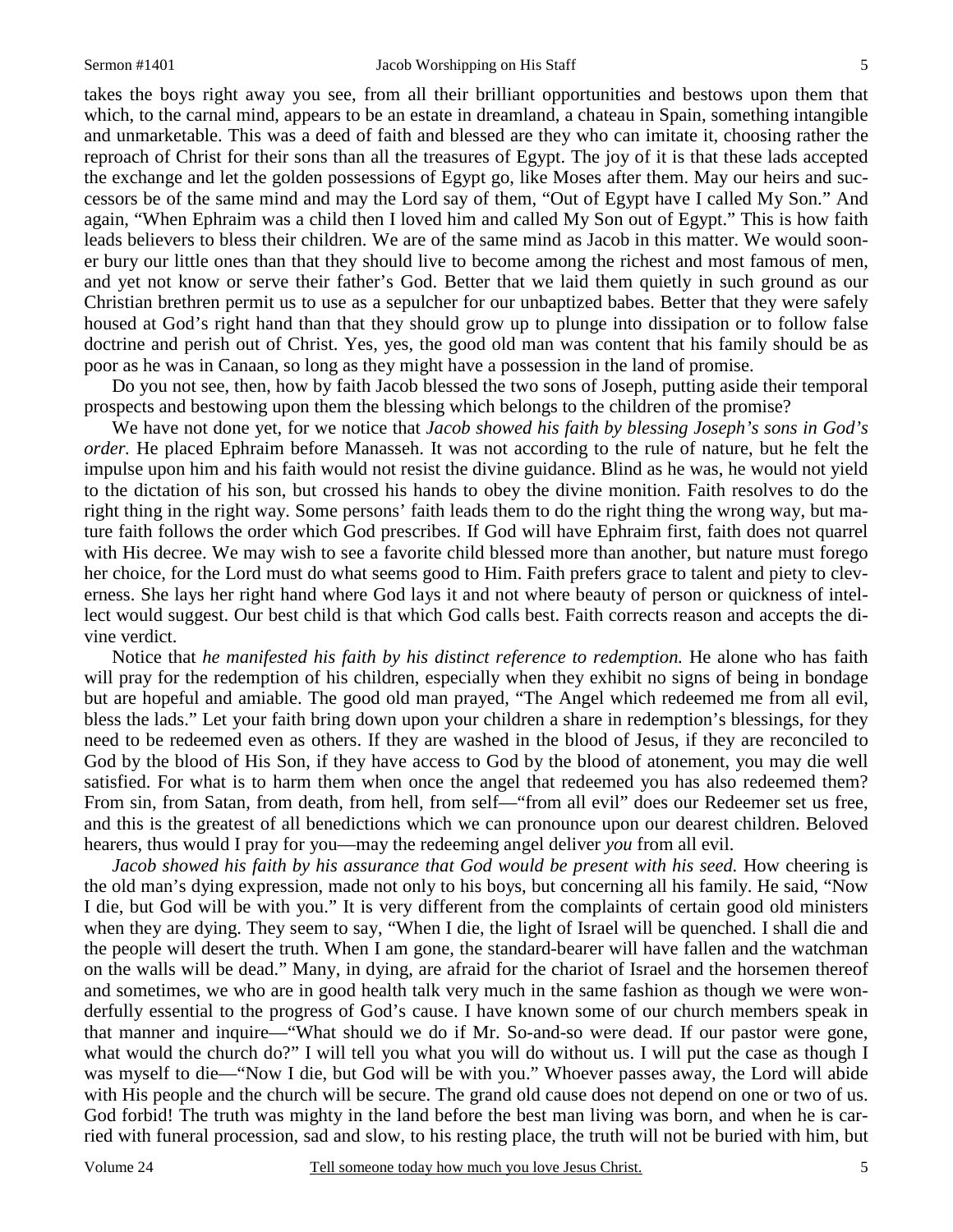in its own immortal youth will still be powerful. Yes, and fresh advocates will arise more full of life and vigor than we are. And greater victories will be won. If you cut down yonder noble oak, which now covers so wide an area with its shade, there may spring up a dozen trees which else had been overshadowed by the giant and checked in their growth. The removal of one man is often the opportunity for the springing up of scores of others to do equal service. It is grand to say with Jacob, "Now I die, but God will be with you." Such language honors God and manifests a mind greatly trustful and completely delivered from the self-conceit which dreams itself important, if not necessary, to the cause of God. So may we die trusting in the Lord and meanwhile so may we live, reliant upon the divine power.

Thus much about Jacob's benediction, by faith he blessed the two sons of Joseph.

**II.** We are told, next, that the old man "worshiped"—WORSHIPPED BY FAITH. This act no man can rightly perform without faith, for he that cometh to God must believe that He is, and that He is the rewarder of them that diligently seek Him. The point here is that he worshipped in his dying hour, and worshipped in blessing his two grandsons. Very briefly let me tell you what worship I think he rendered.

First, while he was dying he offered the worship of *gratitude*. How pleasing is the incident recorded in the  $10<sup>th</sup>$  and  $11<sup>th</sup>$  verses, "Now the eyes of Israel were dim for age, so that he could not see. And Joseph brought his two sons near unto him and he kissed them and embraced them. And Israel said unto Joseph, I had not thought to see your face and, lo, God has showed me, also, your seed." Ah, yes, we shall often have to say, "O Lord, I had not thought that You would do as much as this, but You have gone far beyond what I asked or even thought." I hope that this will be among our dying speeches and confessions, that the half was never told us, that our good Lord kept the best wine till the last and that the end of the feast on earth, being but the beginning of the eternal feast in heaven was the crown of all. Let us declare concerning our Lord that we found Him better and better and better and better, even till we entered into His rest. He has been at first, better than our fears, then better than our hopes and finally better than our desires. So good, so blessed a God do we serve, that He always by His deeds of grace outruns our largest expectations. What cause we have for the worship of grateful praise. Let us not be slow to render it. Jacob worshipped by expressions of gratitude.

Did he not also offer the worship of *testimony,* when he acknowledged God's goodness to him all his life? He says, "The God that fed me all my life long," thus acknowledging that he had been always dependent but always supplied. He had been a shepherd and he uses a word, here, which means, "the God that shepherded me—who was a shepherd to me all my life long." It was a testimony to the care and tenderness of Jehovah. Jacob does not murmur now, and declare that all things are against him. Now he no longer quarrels and frets, and makes rash declarations. Now he does not even make a bargain with God, but he cries, "The God that fed me all my life long." Yes, and I hope we also, shall finish life by magnifying the goodness of the Lord. Be this our witness, "He fed me all my life long. I was in straits, sometimes and I wondered from where the next bit of bread would come from, but if He did not send a raven or if He did not find a widow woman to provide for me, yet somehow or other He did feed me all my life long. He worked in His own wise way, so that I never lacked, for the Lord was my shepherd all my life long." Thus you see that Jacob worshipped by the testimony of faith when he came to die, and this is exceedingly acceptable with the Lord.

Notice, too, how reverently He worships the covenant messenger with the adoration of *reverent love.* He speaks of "the angel who redeemed me from all evil." He thinks of the angel that wrestled with him and the angel that appeared to him when he fell asleep at Bethel. This is *the* angel, not an ordinary angel, but the true *arch*angel—Jesus Christ—the messenger of the covenant whom we delight in. It is He that has delivered us from all evil by His redeeming blood, for no other being could have accomplished redemption so complete. Do you remember when He came to you personally, and wrestled with you and tore away your self-righteousness and made you limp on your thigh? This it may be was your first introduction to Him. You saw Him by night and thought Him at the first, to be your enemy rather than your friend. Do you remember when He took your strength away from you and then at last saved you, because in utter weakness, as you were about to fall to the ground, you laid hold of Him and said, "I will not let You go unless You bless me," and so you won a blessing from Him. You had thought before that time, that you had strength in yourself. But now you realize that you were weakness, itself, and that only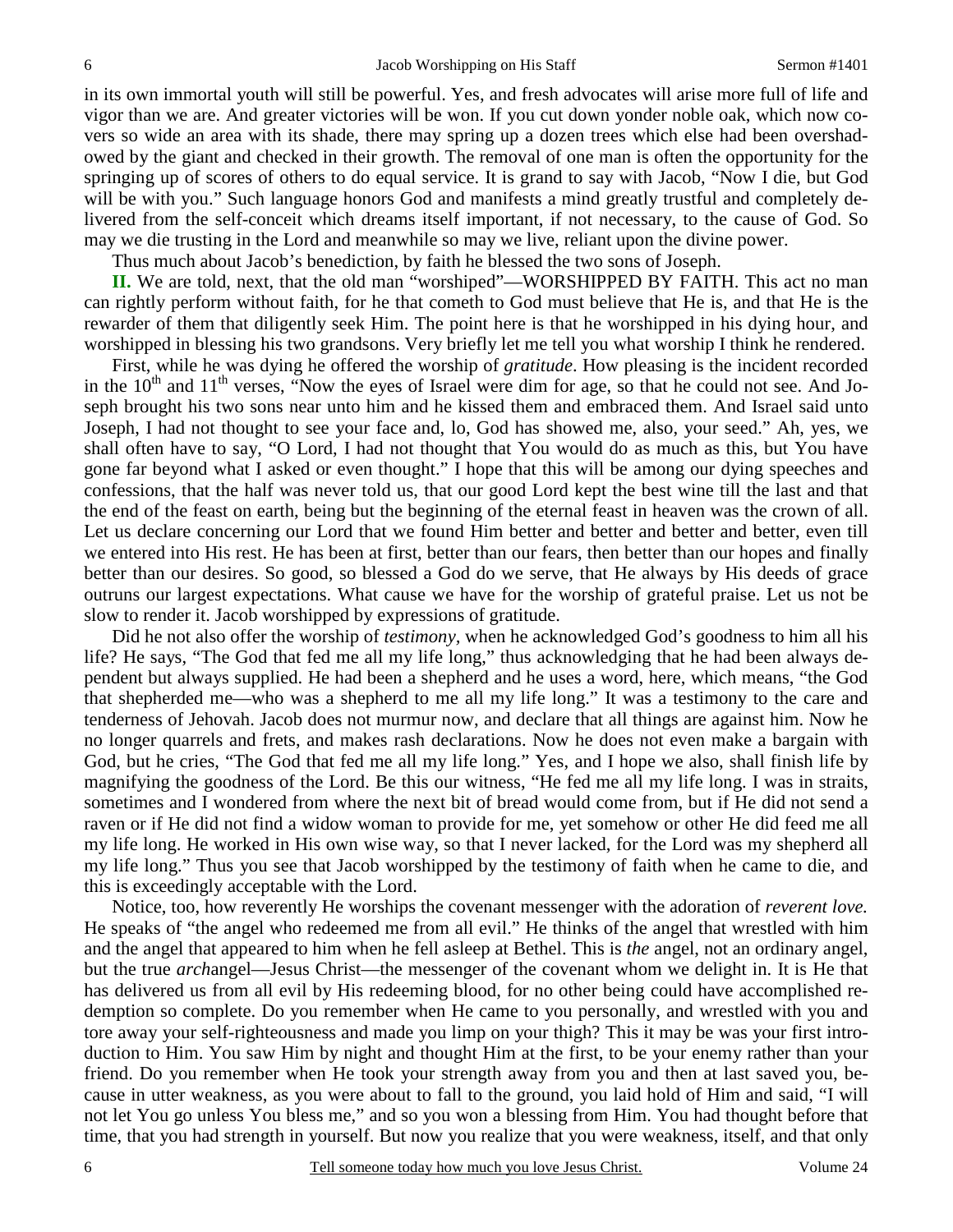as you became consciously weak would you become actually strong. You learned to look out of self to Him, and do you not bless Him for having taught you such a lesson? Will you not, when you come to die, bless Him for what He did for you then, and all your life? O my brethren, we owe all things to the redeeming Angel of the covenant. The evils which He has warded off from us were terrible beyond conception. And the blessings He has brought us are rich beyond imagination. We must adore Him, and though we see Him not, we must in life and in death, by faith worship Him with lowly love.

If you read on through the dying scene of Jacob, you will notice once more how he worshipped with adoration of *earnest longing*. For just after he had pronounced a blessing on the tribe of Dan, the old man seemed thoroughly exhausted and gasped as if about to faint. But instead of fainting, instead of uttering a cry of pain and weakness, he solemnly exclaims, "I have waited for thy salvation, O Lord." It is a holy utterance, interjected into the very middle of a prophecy—"I have waited for thy salvation, O God," as much as to say, "I long to be gone. My heart is all with You. Make no tarrying, O my God. Strengthen me to get through this one more task of telling the future to my sons. And enable me to offer my last prayer for their welfare, and then, Lord, bring thy salvation.

### *'Come death and some celestial band To bear my soul away.'"*

Thus you have had a picture of the old man blessing by faith, and worshiping by faith—faith was the mainspring of the two actions—their essence, their spirit and their crown.

**III.** The last matter for us to speak upon is HIS ATTITUDE. He "worshiped leaning upon the top of his staff." The Romanists have made fine mischief out of this text, for they have read it, "He worshiped the top of his staff." Their notion has been, I suppose, that there was a pretty little god carved on the top—an image of a saint or a cross, or some other symbol, and that he held up that symbol and so worshiped the top of his staff. We know that he did no such thing, for there is no trace in Abraham, Isaac, or Jacob of anything like the worship of images. Though teraph worship lingered in their families, it was not with their consent. They were not perfect men, but they were perfectly clear from idolatry and never worshiped an image. No, no, no—they worshiped only God. Jacob worshiped on the top of his staff leaning on it, supporting himself upon it. In Genesis you read that he "bowed himself upon the bed's head." It is a very curious thing that the word for bed and the word for staff in the Hebrew are so exceedingly like each other that unless the little points had been used, which I suppose were not used at all in the olden times, it would be difficult to tell whether the word is, "bed," or "staff." I do not, however, think either Moses or Paul can be wrong. Jacob strengthened himself and sat upon the bed and he leaned upon his staff, too. It is very easy to realize a position in which both descriptions would be equally true. He could sit upon the bed and lean on the top of his staff at the same time.

But why did he lean on his staff? What was that for? I think besides the natural need which he had of it, because of his being old, he did it emblematically. Do you not remember his saying, "With my staff I crossed this Jordan"? I believe he kept that staff throughout life as a memorial. It was a favorite staff of his which he took with him on his first journey and he leaned upon it as he took his last leave. "With my staff I crossed this Jordan," he had said before, and now with that same staff in hand he crosses the spiritual Jordan. That staff was his life companion, the witness with himself of the goodness of the Lord, even as some of us may have an old Bible, or a knife, or a chair which are connected with memorable events of our lives.

But what did that staff indicate? Let us hear what Jacob said at another time. When he stood before Pharaoh he exclaimed, "Few and evil have been the days *of my pilgrimage."* What made him use that word "pilgrimage"? Why, because upon his mind there was always the idea of his being a pilgrim. He had been literally so during the early part of his life, wandering here and there. And now, though he has been seventeen years in Goshen, he keeps the old staff and he leans on it to show that he had always been a pilgrim and a sojourner like his fathers and that he still was. While he leans on that staff, he talks to Joseph and he says, "Do not let my bones lie here. I have come here in the providence of God, but I do not belong here. This staff indicates that I am only a sojourner here and need to be gone. I am in Egypt, but I am not of it. Take my bones away. Do not let them lie here, for if they do, my sons and daughters will mingle with the Egyptians and that must not be, for we are a distinct nation. God has cho